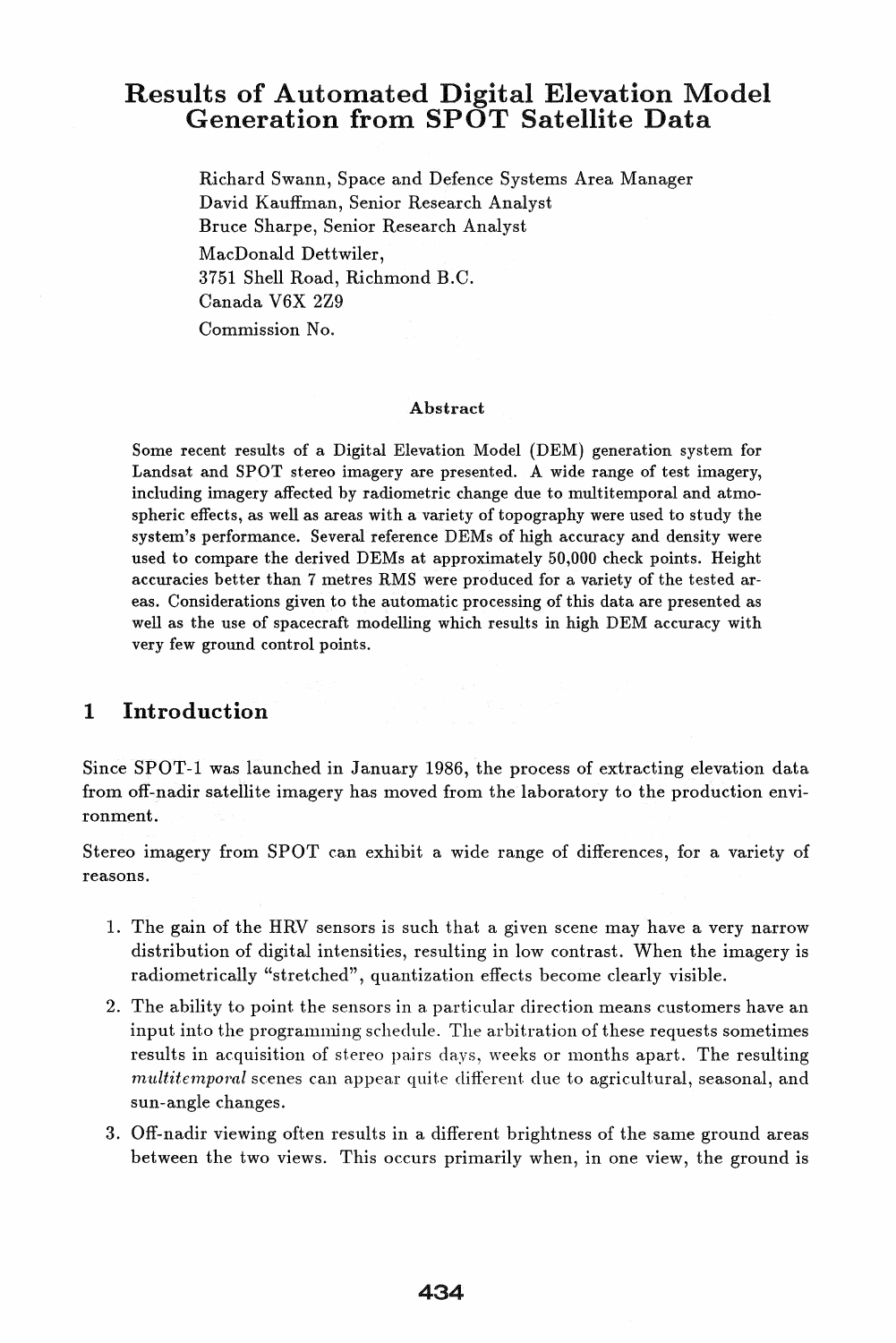between the satellite and the sun, while in the other, both the satellite and the sun are on one side of the ground area. Off-nadir viewing can even have the effect of making areas that are light-colored in one image dark in the other. Furthermore, SPOT's sun-synchronous orbit is referenced to the nadir track of the satellite. With high off-nadir viewing, the satellite can be up to one-half a time zone away from the sun-time of the other pass.

### 2 System Overview

#### 2.1 Background

Because of the difficulty anticipated in reliably matching features in the presence of the kind of complications mentioned in the' previous section, MacDonald Dettwiler began work in 1983 on the use of computational vision techniques, then in use mainly by robotics research, to solve this problem in remote sensing. The computational vision approach was felt to have a higher likelihood of success in dealing with the wide range of imagery likely to be encountered by commercial satellite mapping systems than systems based on area correlation algorithms. At the time, SPOT was not yet launched, and the prototype work with LANDSAT -5 TM stereo pairs resulted in two significant developments:

- 1. The report of success of the prototype in extracting height information from a LANDSAT TM stereo pair to 60-70 metre RMS accuracy. The density of match points was approximately 139 points/ $km^2$  from a base-to-height ratio (B/H) of 0.1. Landsat pixels are spaced at 30 metre intervals.
- 2. The use of this system to produce the Adam River mapsheet, a  $1:50000$  scale mapsheet derived totally from satellite data. This project involved precision image correction, classification, feature extraction, digital elevation model extraction, and orthoimage generation from the computed digital terrain model.

Since then, the Digital Elevation System has been generalized to handle both TM and SPOT imagery, tested on a variety of SPOT images, and was integrated with precision spacecraft modelling in order to achieve sub-pixel elevation accuracy. The system has been incorporated as a component of MacDonald Dettwiler's MERIDIAN Mapping System.

### 2.2 Precision Image Correction

The initial processing of a stereo pair begins with precision image correction. Image correction is performed using MacDonald Dettwiler's Geocoded Image Correction System (GIOS). GIOS constructs a spacecraft model, refined by ground control points, then resamples the raw imagery to a map projection. Geocoded images from GIOS can be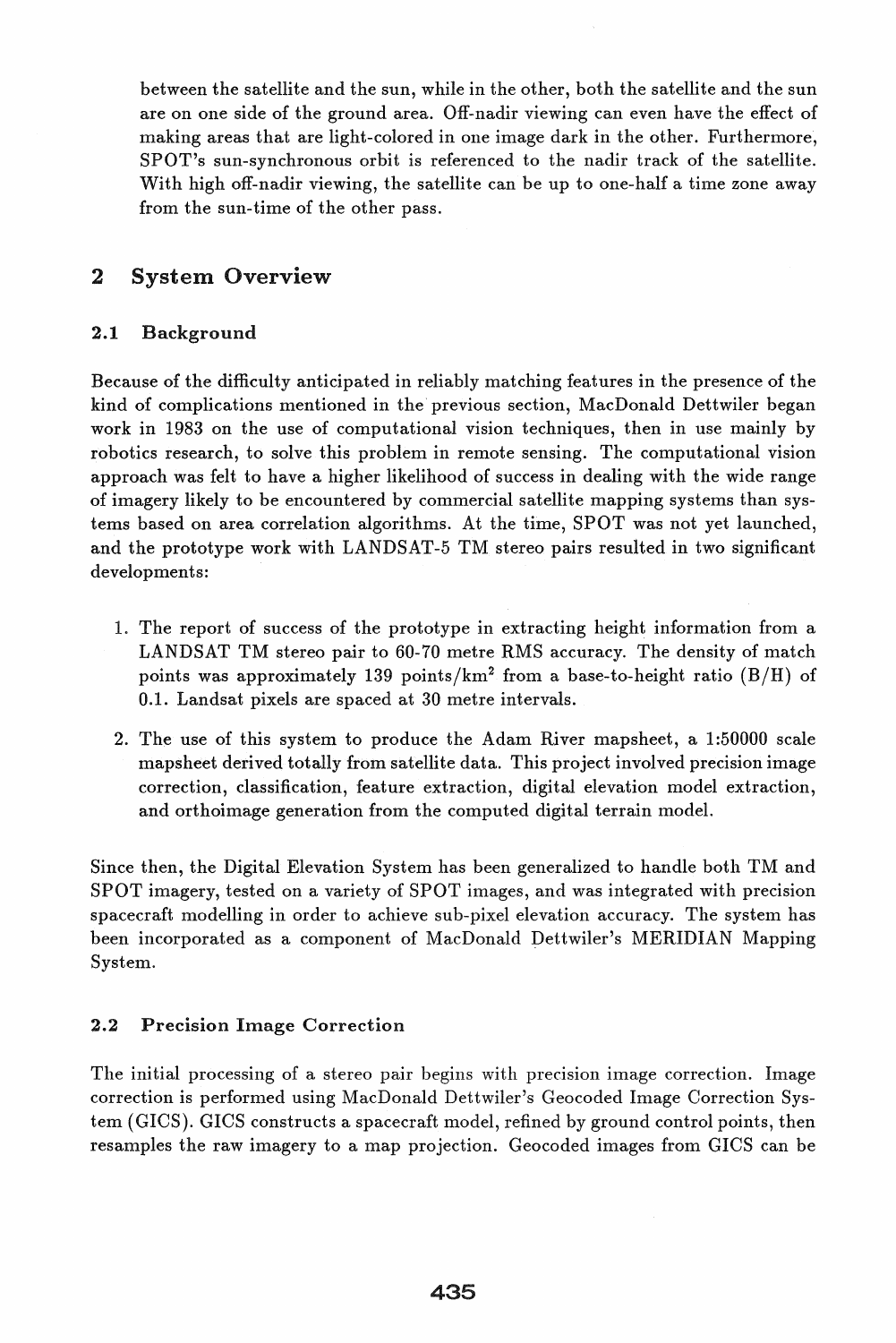directly overlaid on one another since each pixel represents an area defined by output map coordinates.

MacDonald Dettwiler's development of GICS began in 1981, with MOSAICS (Multi-Observational Satellite Image Correction System) for the Canadian Centre for Remote Sensing. Since then, GICS customers have included the European Space Agency, the Australian Centre for Remote Sensing, the India National Remote Sensing Agency, The National Research Council of Thailand, General Electric's Space Division and TRW Systems.

#### 2.3 Image Preparation

Once the imagery has been rectified, the MERIDIAN /GDEM operator examines the imagery for image quality. The operator then determines some initializing parameters for the system, including a coarse indication of area terrain displacements. The operator reduces the image parallax at a small number (10 to 20) of points throughout the scene to provide some initial constraints on the process. Subsequently, the GDEM system proceeds in a completely automatic mode.

#### 2.4 Feature Identification and Matching

The GDEM system operates on a feature-matching basis, extracting notable features from the image and using a systematic discrete matching technique to establish the optimal matching set of features. This work has been presented by Cooper, Friedmann and Wood (1985) and more recently by Kauffman  $\&$  Wood (1987), so only a brief outline of the process is described here.

Based on computational vision work, primarily from David Marr and the MIT vision approach [Marr, 1980], MacDonald Dettwiler's system uses an edge-based approach to feature matching. The image is convolved with a series of Difference-of-Gaussian filters, which produce the second derivative of the smoothed image. The zero crossings of the resulting surface are then subjected to a validation pass, which removes edges introduced by image noise and undesired qualities of the filter itself. Adjacent zero crossings are linked together into "boundaries", linked lists of contiguous edges. These boundaries directly correspond to observable features in each image of the stereo pair. Boundary construction at several different widths of the Gaussian smoothing function allow a hierarchical, coarse-to-fine guided matching process.

At this stage of processing, the system has the image radiometry and the complete set of boundaries at each hierarchical level for each stereo pair. It is at this point that matching the stereo pairs begins. At very coarse levels, features can be matched readily, since many of the divergent effects mentioned previously are of lesser impact at this scale and there are a relatively small number of boundaries to match. Once the boundaries are matched at a coarse scale, the computed parallax is used to guide subsequent levels of matching, until finally the finest boundaries are matched. The result is a set of matched boundaries that identify matching features in each image to sub-pixel accuracy. The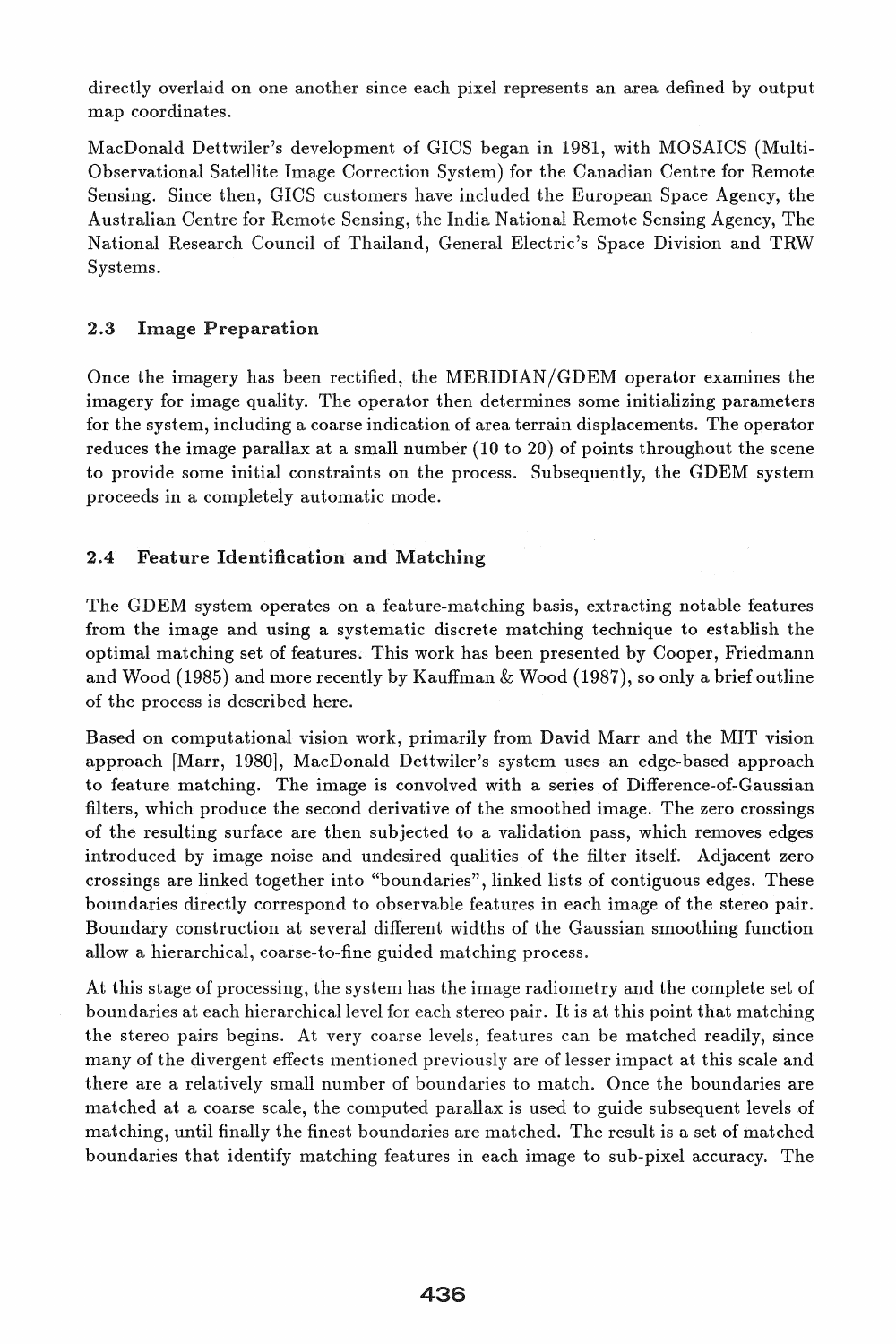output values of the matched boundaries are produced in the map coordinate system specified by the operator.

#### 2.5 Imaging Geometry

Once the matching process has produced a set of matched boundaries, the geometry of the original feature can be reconstructed. This process involves the identification of the positions in space of the two satellites at the time each of the corresponding boundaries was imaged. The point-pairs consisting of each satellite position and its image boundary define two lines in 3-space, and their intersection represents the geocentric position and height of the matched feature. The reconstruction of the satellite imaging geometry is generated using the same GICS spacecraft model that was used to make the output products, so system accuracy is preserved.

#### 2.6 Terrain Editing and Post-Processing

The match algorithm builds a simple terrain model through its operation. When this model is not sufficient, the erroneous matches are removed using both automatic and interactive methods. The automatic error removal builds a more complex model of the local terrain in order to identify outlying points. MERIDIAN /GDEM's operator interface then provides an interactive environment for identifying errors in more complex terrain. This involvement allows the operator to resolve final ambiguities make sure the resulting digital terrain model corresponds to cartographic standards.

### 3 Case Studies

During 1987, a study comparing several methods of extracting height from SPOT stereo pairs was undertaken by the Mapping and Charting Establishment of Great Britain. MacDonald Dettwiler was one of the participants in this study.

A test area in Nottingham, U.K. was chosen for the test. The entire SPOT imagery was corrected using 9 ground control points acquired from 1:10000 scale maps. The resulting planimetric accuracy of the output products was better than 5 metres RMS in each of the *x* and *y* directions [Sharpe 1988]. While the east orbit view of the imagery was of good overall contrast, the west orbit image was marred by a great deal of mist. Not only did this cause a much lower standard deviation of image intensities in one image than the other, but in the hazy scene, several features were almost totally obscured. In this sense then, the test was an excellent test case of a feature-based approach.

Twenty test areas were chosen from the Nottingham mapsheet. Each region consisted of a 512 pixel square area. While most of the region was fairly level, there were regions of slopes, small hills and escarpments throughout the scene. In spite of the poor quality imagery, terrain height accuracy evaluated by the Mapping and Charting Establishment was better than 5 metres RMS.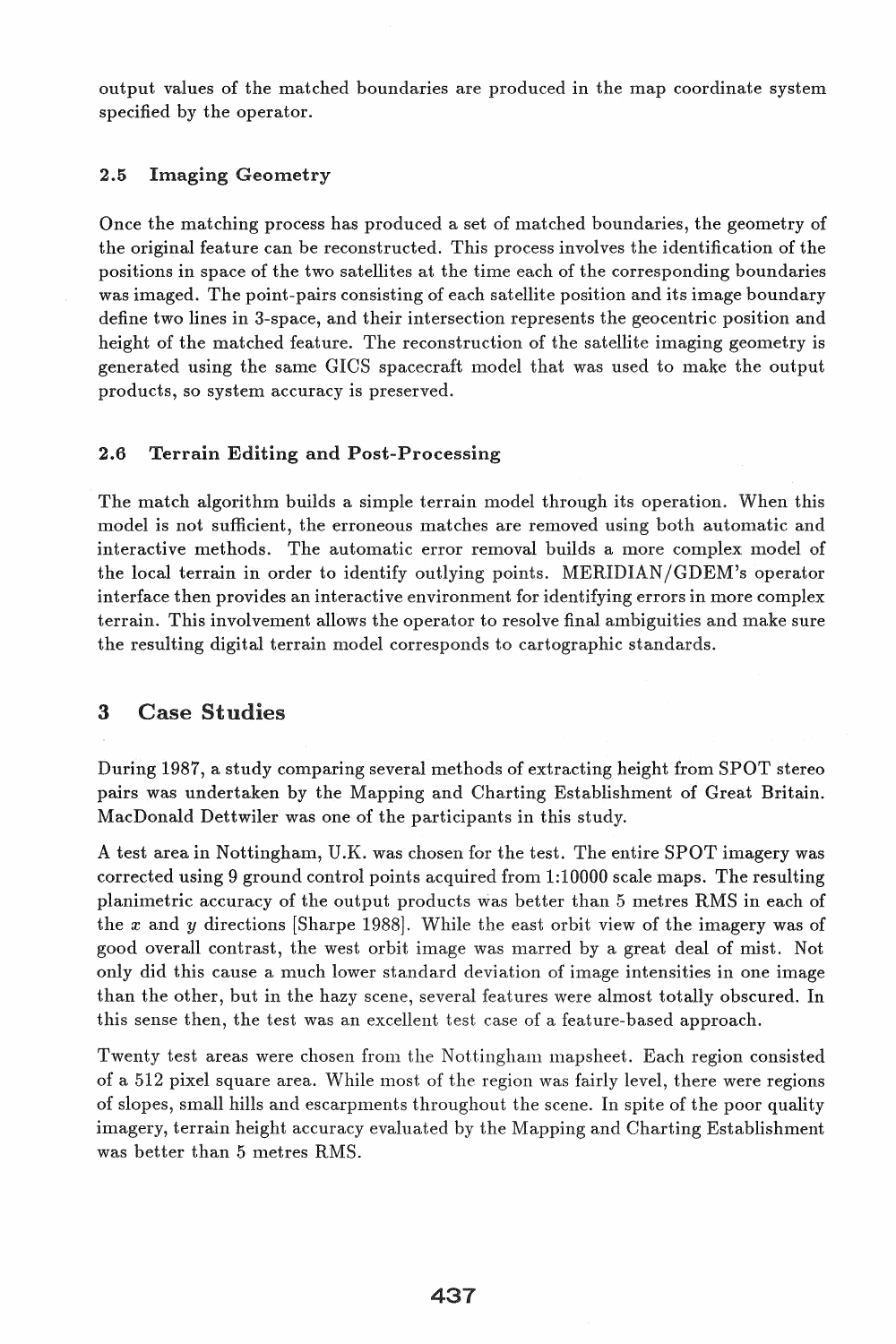A different site chosen for the GDEM system test was in sharp contrast to the Nottingham scene. The terrain in this area was extremely rugged, having parallax variation of over 500 metres over a single  $10 \text{ km}^2$  area. In addition to the rugged terrain exhibited in this scene, the imagery was very low in radiometric variation. For example, one area had a range of only 34 digital values of intensity, and a standard deviation of 3.6 digital values. Again, in spite of the wide parallax range and the narrow radiometric values, digital elevation models were extracted that differed from elevation models extracted from airphotos by only 4.7 metres RMS. Match density is also a desired property of a feature-based Inatching algorithm, since it reduces the amount of interpolation required to produce regularly-spaced elevation points. Recent tests of the matcher have demonstrated an average of 1000 match points per  $km^2$ .

### 4 System Performance

The GDEM system requires no special-purpose hardware. The system runs on a generalpurpose computer system and the system throughput is dependent on the processing power of the host computer. Practical configurations to produce a few hundred to several thousand square kilometres per day are available.

Operator interaction with the system is required only in the initial stages, for ground control input and identification, and in the final stage for quality control. Intermediate status results can be obtained by the operator at any point if desired.

### 5 Conclusions

Automatically deriving grid Digital Elevation Models from stereo imagery, be it Landsat TM or SPOT MLA/PLA, is a difficult task. Solving it requires a number of cooperating technologies: accurate spacecraft modelling, robust computational vision techniques, and a productive interactive image analysis system for evaluation and editting. Drawing from our experience in Ground Station architecture, and the MERIDIAN image analysis system as well as combining research in computational vision, the MacDonald Dettwiler MERIDIAN /GDEM system has addressed these issues, and demonstrated that accurate DEMs can indeed be produced reliably in a highly automatic manner within an operational environment.

### Acknowledgements

The authors would like to thank the United Kingdom Military Survey for providing assistance and data for the tests reported in this paper.

SPOT source data copyright CNES, 1987.

MacDonald Dettwiler is a SPOT RECOMMENDED™ systems supplier.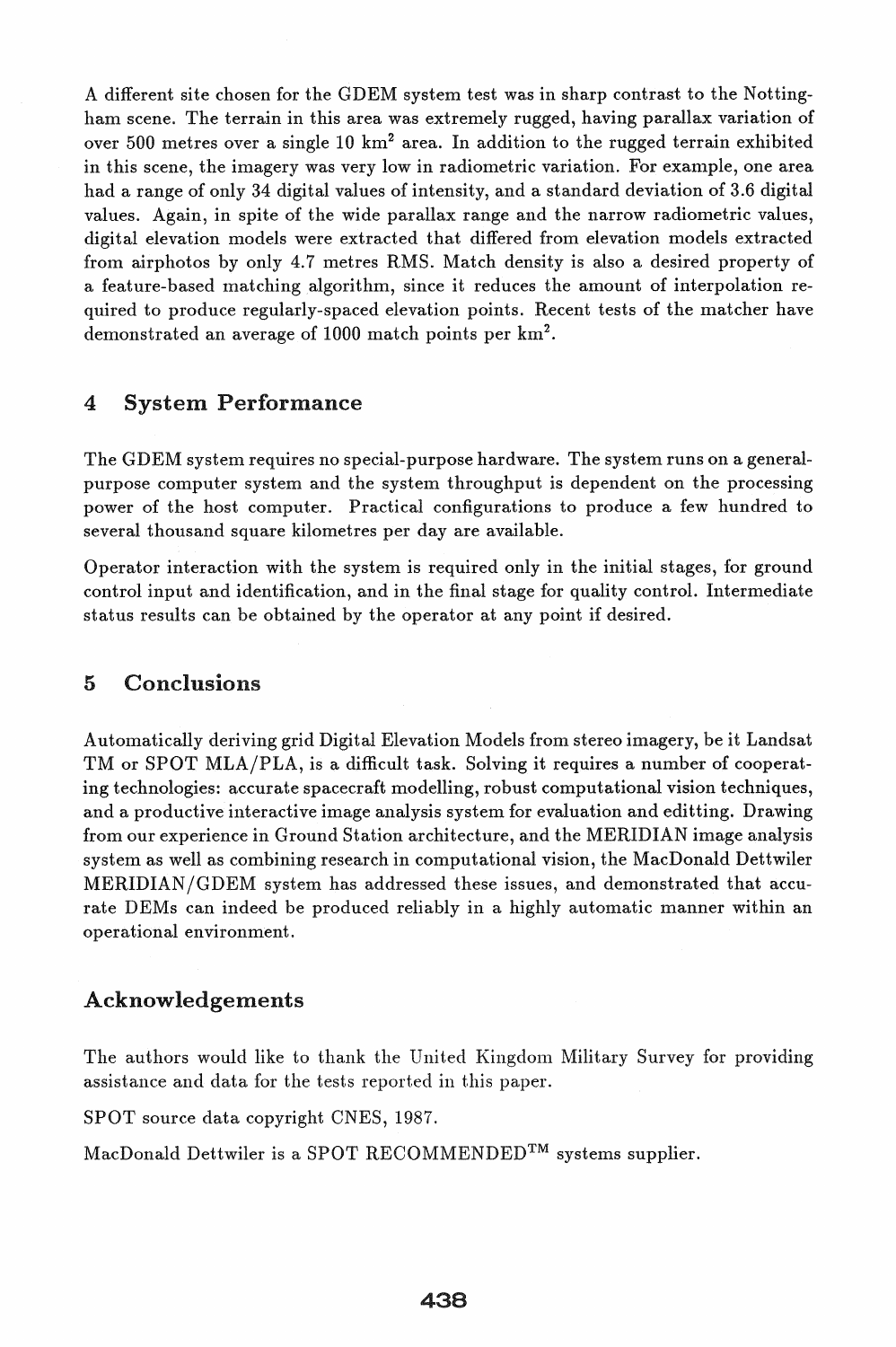## References

- [1] Paul R. Cooper, Daniel E. Friedmann, and Scott A. Wood. The automatic generation of digital terrain models from satellite images by stereo. In *Proceedings of the 96th International Astronautical Congress,* Stockholm, Sweden, October 1985.
- [2] David S. Kauffman and Scott A. Wood. Digital elevation model extraction from stereo satellite images. In *Processings of International Geoscience and Remote Sensing Symposium,* IGARSS, 1987.
- [3] D. Marr and E. Hildreth. Theory of edge detection. *Proceedings of the Royal Society of London B207, 1980.*
- [4] Bruce Sharpe and Kelly Wiebe. Planimetric accuracy in satellite mapping. In *ISP RS Proceedings, 1988.*